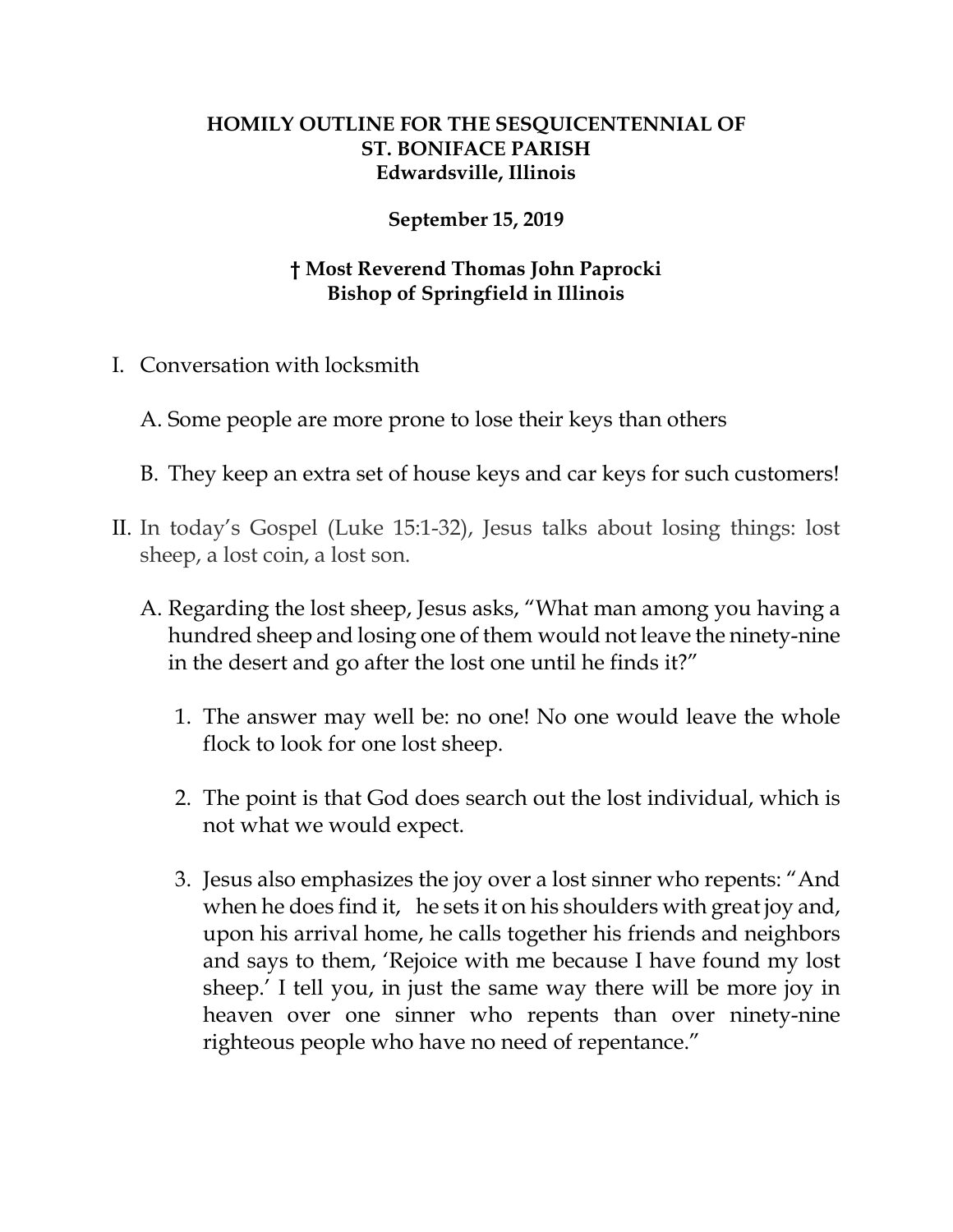- B. Regarding the lost coin, we don't know the value of the coin, but we do know that the woman had only ten of them, so they must have been very valuable to her.
	- 1. She lost one-tenth of her savings!
	- 2. She too rejoices when she finds it: And when she does find it, she calls together her friends and neighbors and says to them, 'Rejoice with me because I have found the coin that I lost.' In just the same way, I tell you, there will be rejoicing among the angels of God over one sinner who repents."
- C. Regarding the lost son, we should notice three important points: the son repents, the father forgives, and everyone is called to rejoice, even the older son who at first resents the celebration being thrown for his brother: "But now we must celebrate and rejoice, because your brother was dead and has come to life again; he was lost and has been found.'"
- III. As we celebrate the sesquicentennial of the Catholic community here at St. Boniface Parish, we rejoice that the people who founded this parish 150 years ago found a great prize after having felt lost in various ways.
	- A. The year 1869 was just 4 years after the conclusion of the Civil War and the assassination of Illinois' most famous citizen, President Abraham Lincoln.
	- B. Perhaps more significantly was what was happening in Europe: in 1869 Otto von Bismarck was Prime Minister of what was then called Prussia. He dominated German and European affairs from the 1860s until 1890, as Chancellor of the German Empire fought a campaign against the Catholic Church known as the *kulturkampf*, or cultural struggle.
	- C. Many Catholic Germans fled to the Unites States, with a large number settling here in central Illinois, where they found the freedom to practice their Catholic faith.